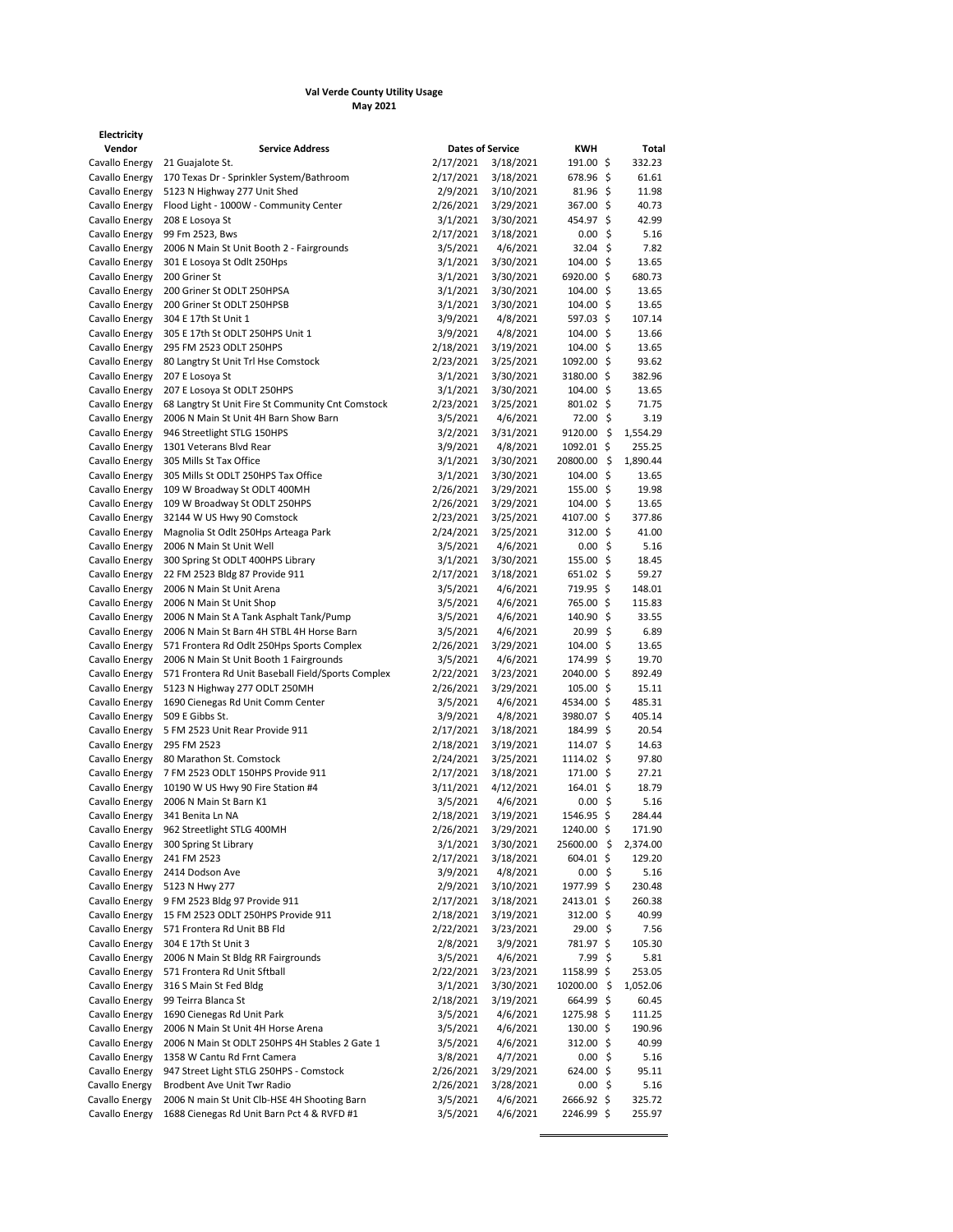**Total Electricity 117199.12 14503.73**